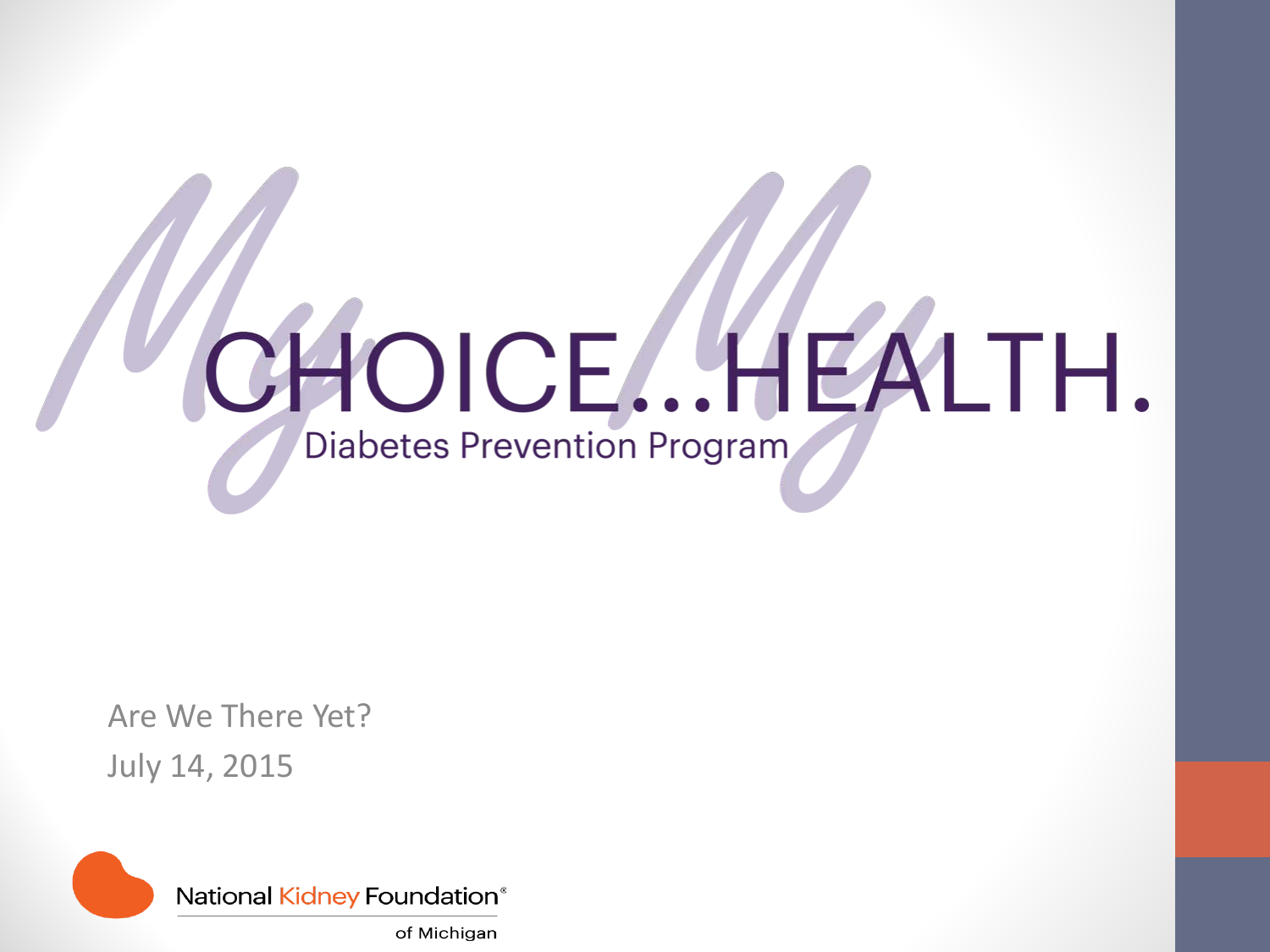### **What are we discussing today?**



2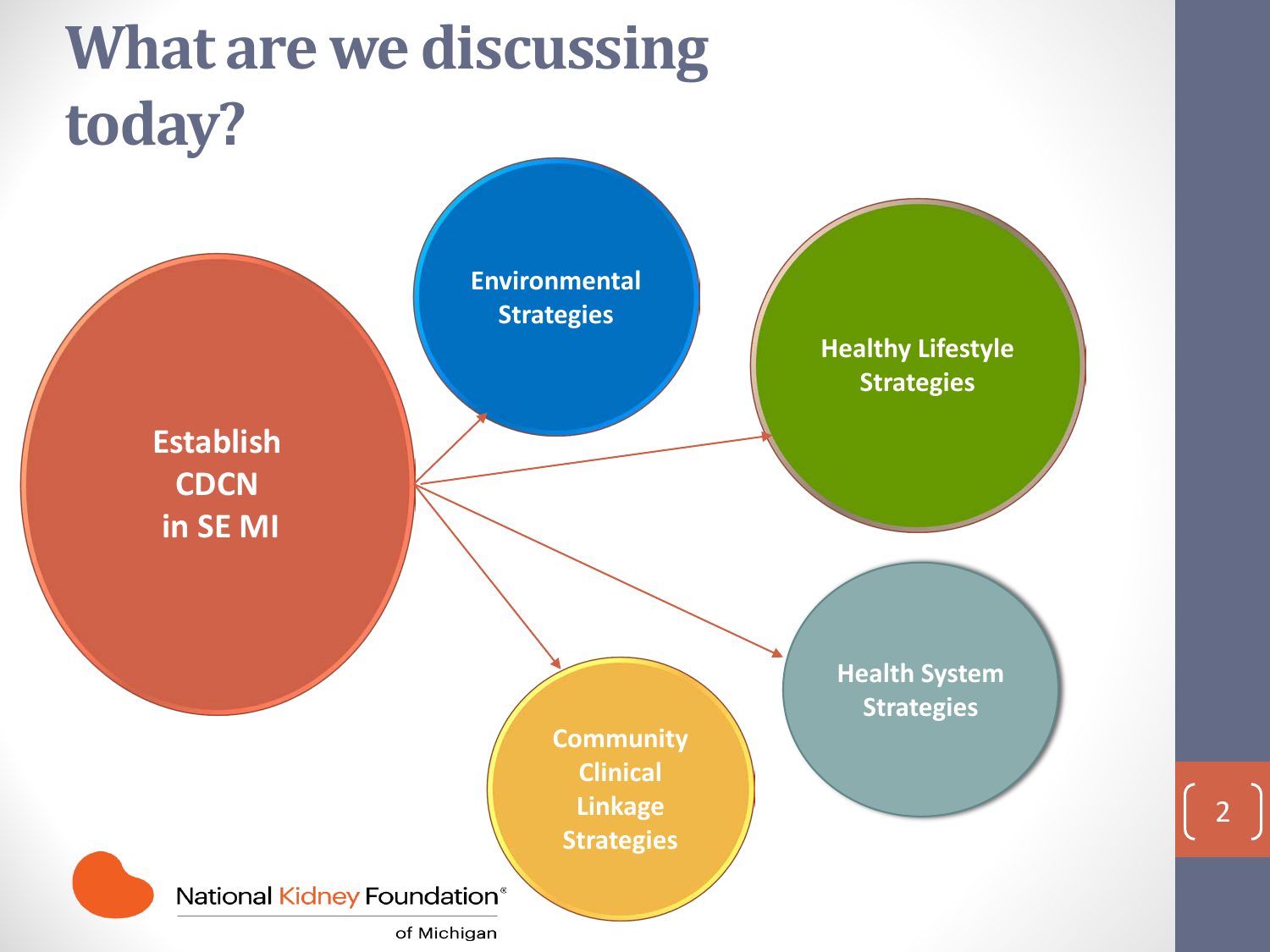### **What are we discussing today?**

#### **Healthy Lifestyle Strategies**

**1B.1:** Plan & execute datadriven actions through a network of partners and local organizations.

**1B.2:** Implement evidencebased engagement strategies.

**1B.3**: Increase coverage of evidence-based supports for lifestyle change by working with network partners.

#### **1B.1.1**

**Convene Oakland/Wayne County DPRPs and referral partners to build support for lifestyle change and coordinate activities in the region.**

**1B.1.4**

**Hold 10 workshops with at least 120 participants in the target region.**

**1B.2.6 Develop & implement a system to track source of participant referrals.**

**Intended outcomes:** Creating a sustainable healthy lifestyle network.



National Kidney Foundation®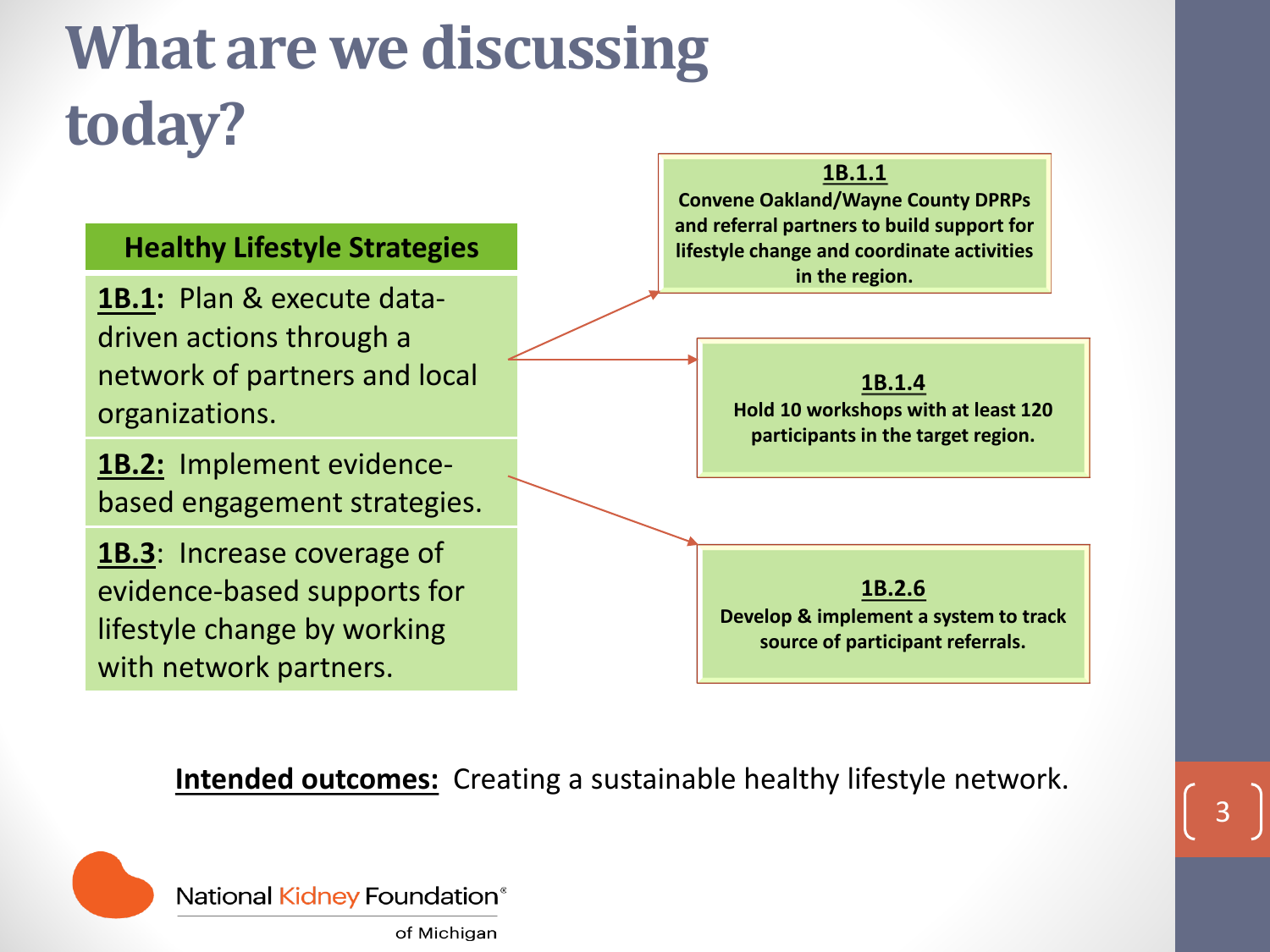# **Convene DPRPs & Referral Partners**



**September 21, 2015**, NKFM will be facilitating a meeting of regional Diabetes Prevention Network leaders.

- **Where:** Oakwood Hospital Dearborn
- **Anything else:**
	- Two hour meeting
	- Features: **Jennifer Edsall** will be sharing lessons learned in developing a network **Lindsay West** & **Carla Schneider** will provide an overview of their DPP efforts at Oakwood.

4

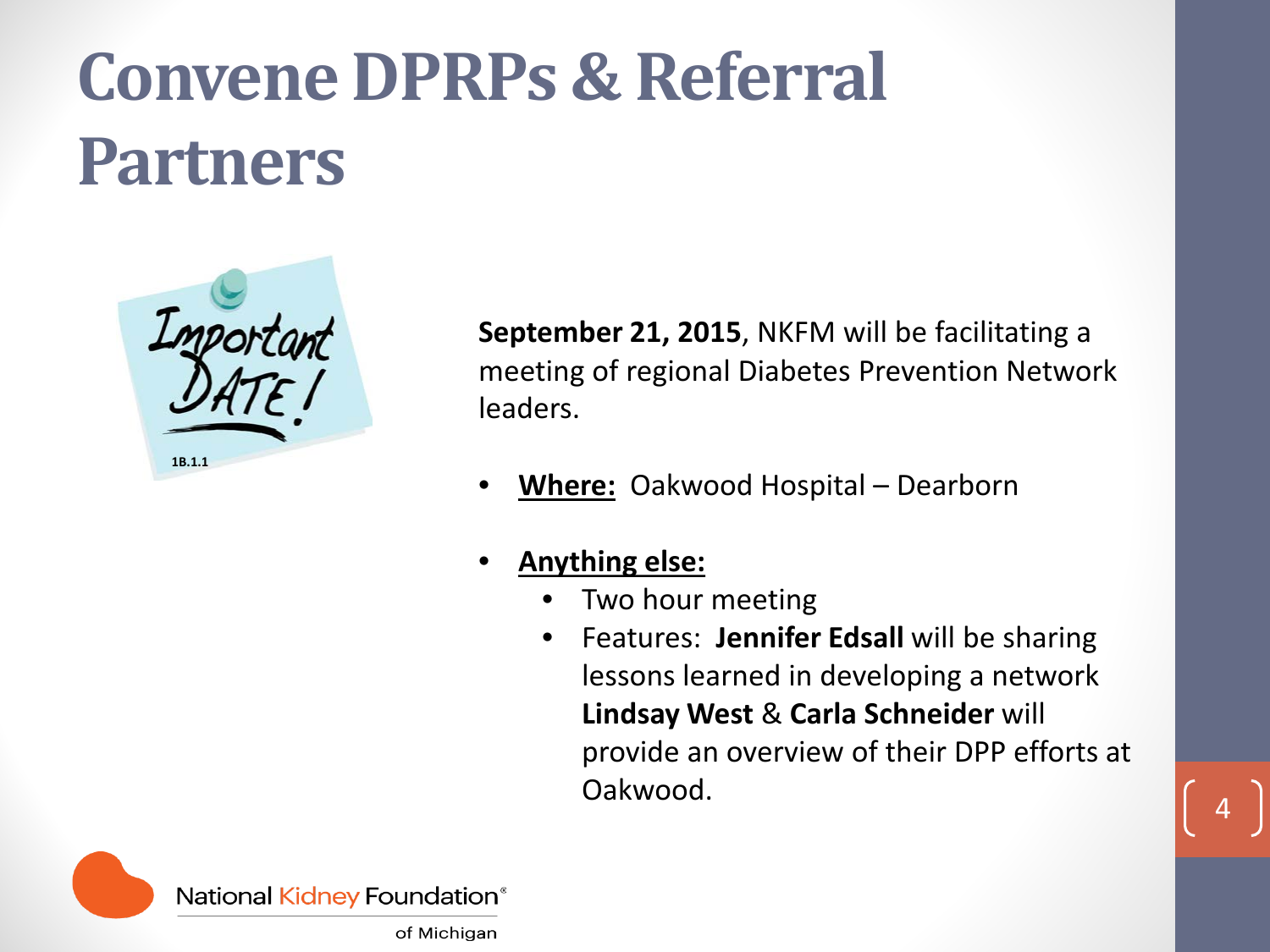### **Where do we start?**



### **Strategically (1B.1),**

- Current partners
- Previous partners
- New partnerships and opportunities

• ….in Oakland & Wayne counties

• ….Huh? 1B.1.4…???

Image courtesy of Bing.com -2015.

5

National Kidney Foundation®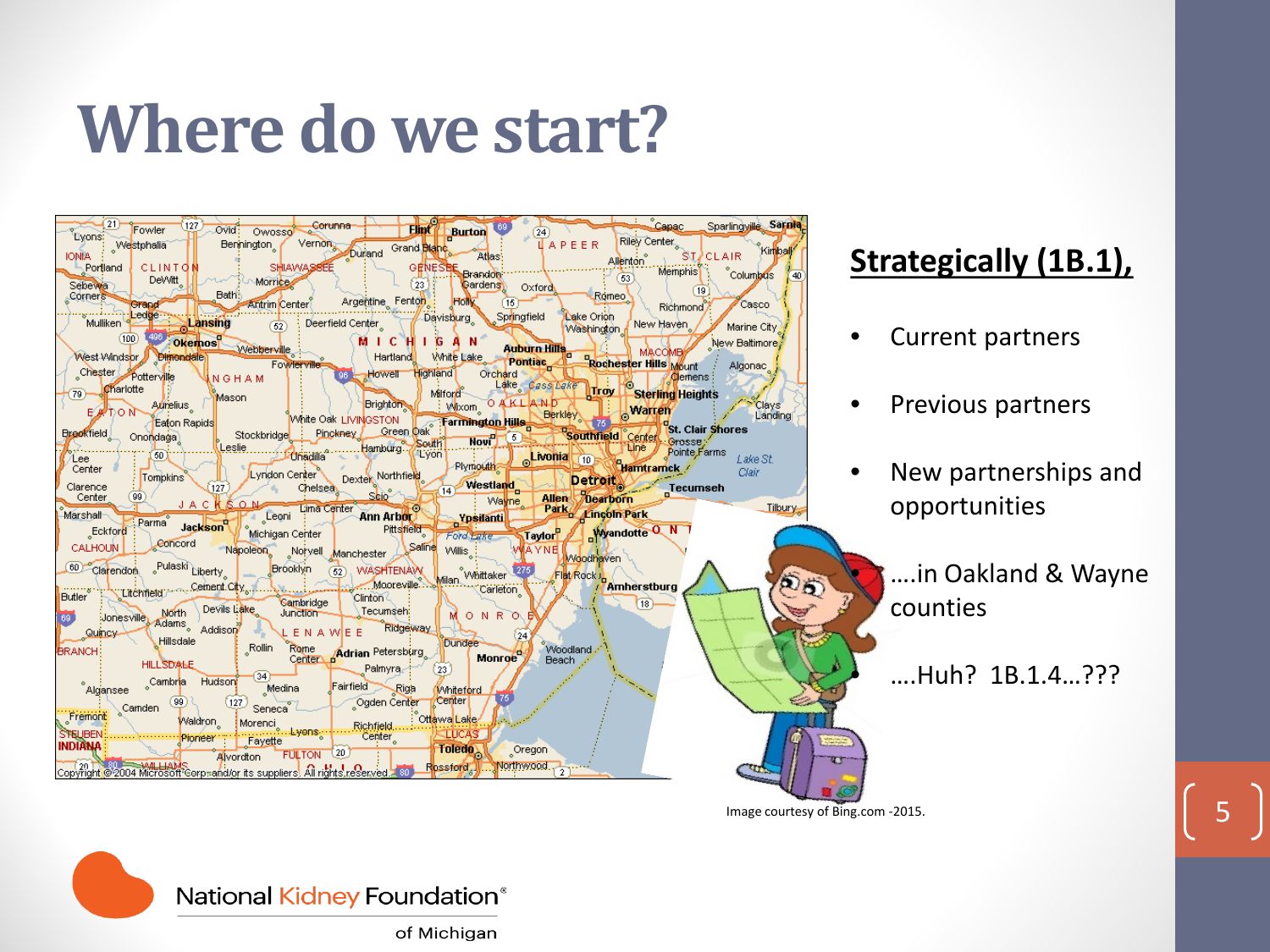### **Who are our partners?**

### **Sample view of DPP Potential Partners log (1B.1.4):**

| <b>Potential</b><br><b>Partners</b> | <b>Primary</b><br><b>Contact</b> | <b>Role</b> | <b>Phone</b> | <b>Address</b><br>(county) | <b>E-Mail</b> | Date of<br><b>Contact</b> | <b>NKFM</b><br><b>Point</b><br>Person | <b>Notes</b> | <b>Move</b><br>to<br>workshop? |
|-------------------------------------|----------------------------------|-------------|--------------|----------------------------|---------------|---------------------------|---------------------------------------|--------------|--------------------------------|
|                                     |                                  |             |              |                            |               |                           |                                       |              |                                |

#### **To date:**

- Connected with 36 potential partners and host sites
- These potential partners can be categorized into the following types of organizations:
	- Churches, Community Organizations, Employers, FQHCs, Hospitals, and Other.

| <b>Churches</b> | Comm.<br>Org. | <b>ERS</b> | <b>FQHCs</b> | <b>Hospitals</b> | <b>Other</b> |
|-----------------|---------------|------------|--------------|------------------|--------------|
| 19%             | 25%           | 6%         | 14%          | 14%              | 22%          |

6

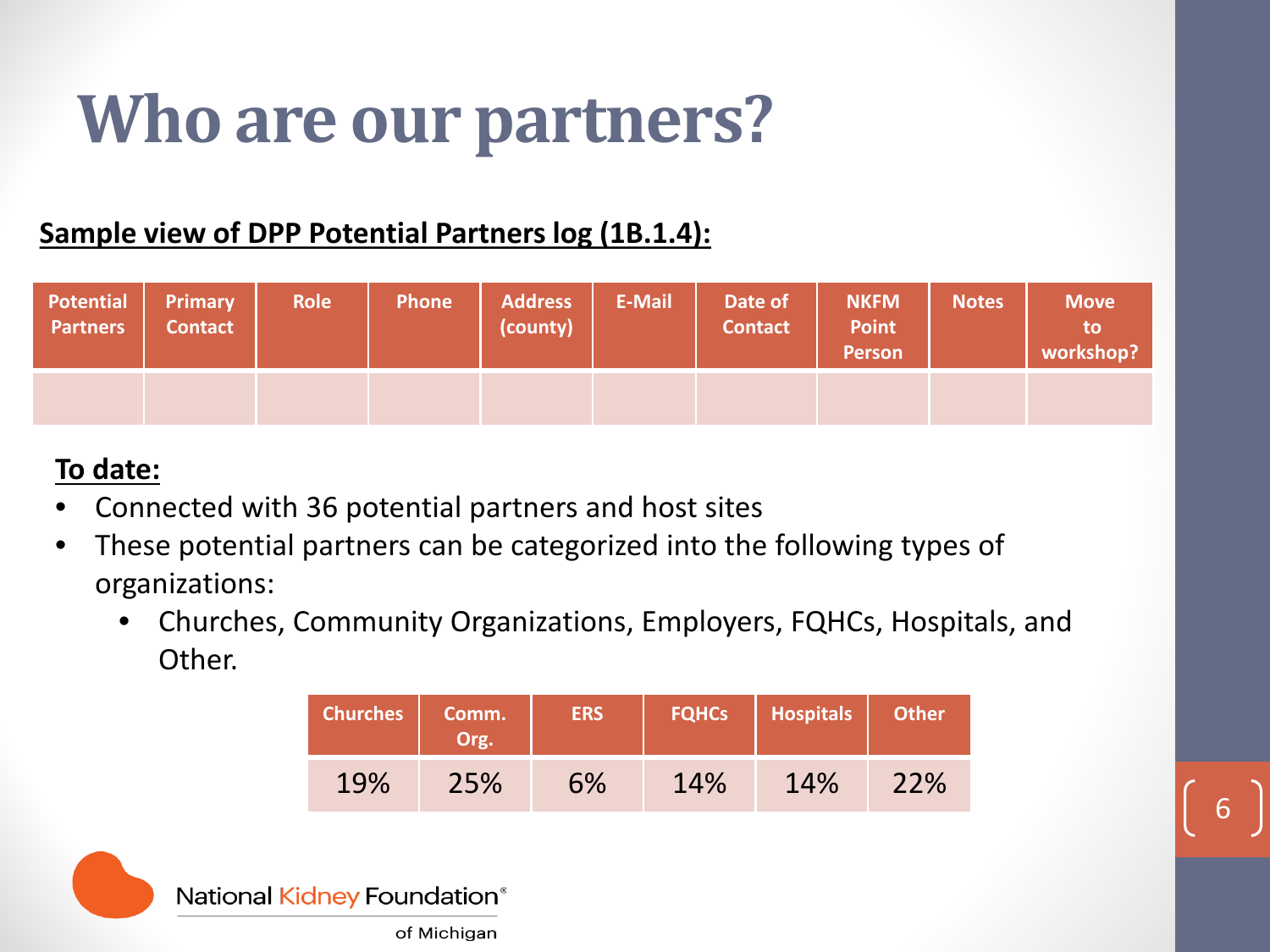### **We connected…now what?**

### **County: Oakland (n=6)**

| Workshop<br>Location | <b>Scheduled</b><br>Start / | Scheduled<br><b>Info Session Next Steps</b> | Ready for | $\mathsf{In}$<br><b>Discussions</b> |
|----------------------|-----------------------------|---------------------------------------------|-----------|-------------------------------------|
| <b>All Saints</b>    |                             |                                             |           | 12                                  |
|                      |                             |                                             |           |                                     |

#### **County: Wayne (n=11)**

| Workshop<br>Location | <b>Scheduled</b><br><b>Start</b> | <b>Scheduled</b><br><b>Info Session</b> | <b>Ready for</b><br>Next Steps | In.<br>Discussions |
|----------------------|----------------------------------|-----------------------------------------|--------------------------------|--------------------|
| $DMC - SG$           | 9/15/2015                        |                                         |                                |                    |
|                      |                                  |                                         |                                |                    |



7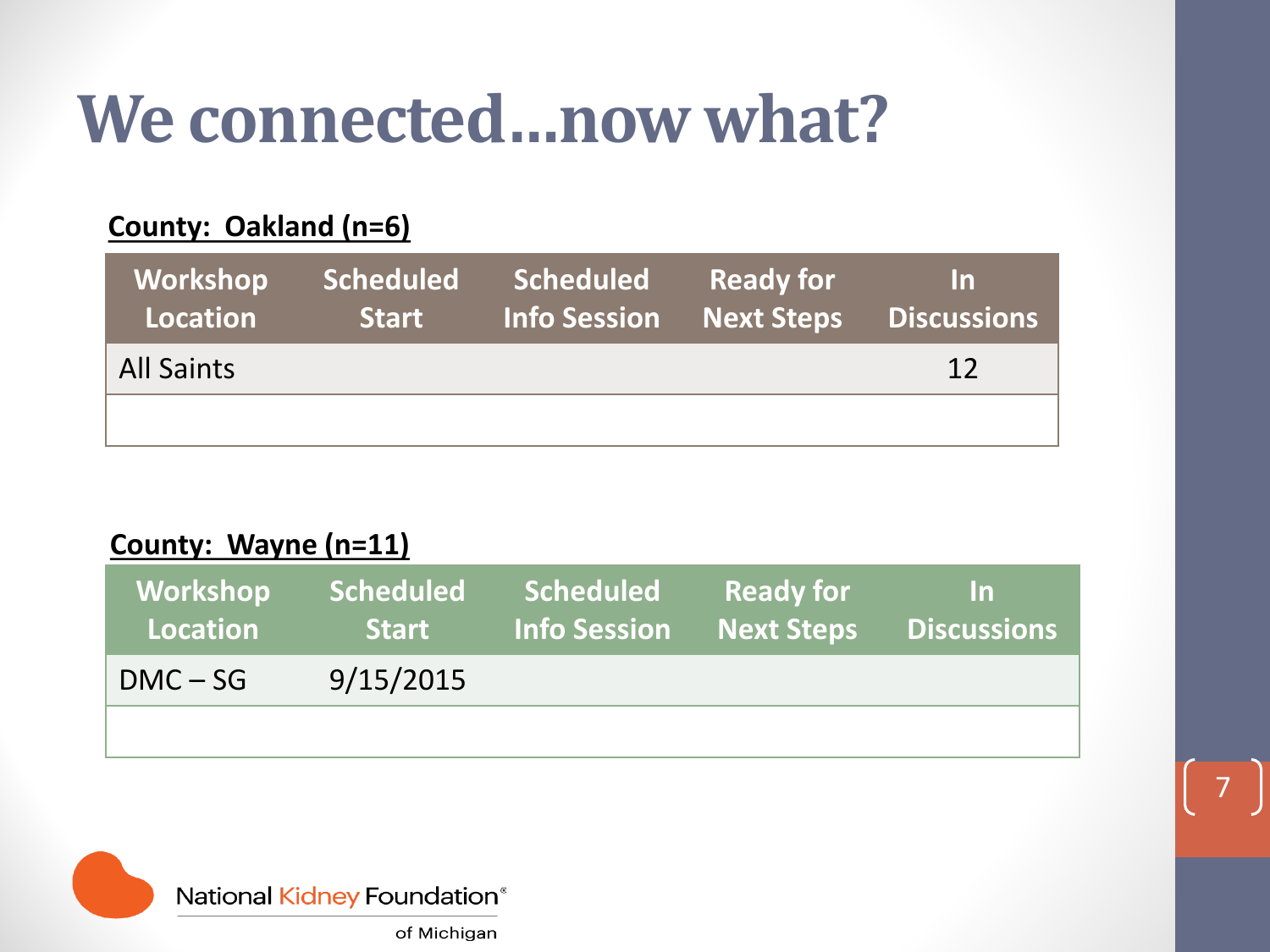### **How did you hear about us?**

**DMC Sinai-Grace Hospital** 



|                                                                                                                                                                            | <b>IOICE. HEALTH.</b><br><b>Diabetes Prevention Publisher</b>                                                                                                                           |
|----------------------------------------------------------------------------------------------------------------------------------------------------------------------------|-----------------------------------------------------------------------------------------------------------------------------------------------------------------------------------------|
|                                                                                                                                                                            | Location<br>DMC Sinal Grace Mossital<br>6001W. Duniel Drive<br>Dezon Milatins<br>Ford Floor Conference Boom                                                                             |
| Small steps can prevent diabetes<br>Seconting more active and losing a moderate amount<br>of weight can help you change your family history. The                           | Date<br>information segion on<br>Tuesda: September 13, 2015<br>Weekly sessions start on<br>Tuesday, September 22, 2011                                                                  |
| My Choke My Health: Diabetes Prevention Program<br>will help you take steps to prevent type 2 diabetes.                                                                    | <b>Great</b>                                                                                                                                                                            |
| ,,,,,,,,,,,,,,,,,,,,,,,,,,,,,,,,,,,,,,                                                                                                                                     | 1.00-2.00 p.m.                                                                                                                                                                          |
| Mays three muscles.<br>                                                                                                                                                    | To register                                                                                                                                                                             |
| Control your portions<br>Find your healthy weight.<br>*************************************<br>Be part of a group<br>57771370121637101111111111111<br><b>Manage stress</b> | Vair: the National Kidney<br>Finandation of Michigan at<br>www.nkfm.org/dgg-to.sign.up<br>online or call the NKFM at 800-<br><b>ART-MET CHAIRMANT EMAIL</b><br>prevent@abrios@rddre.org |
| <br>******************<br>Stay mottvated                                                                                                                                   | Cost                                                                                                                                                                                    |
| ************************************<br>16 weekly sessions followed by monthly<br>maintenance sessions                                                                     | This days is supported by grant.<br>funding and is offered at no cost.                                                                                                                  |
| *************************                                                                                                                                                  | to qualified participants.                                                                                                                                                              |
| This program is the pasple who have not heart diagnosed with diabetes.<br>factoral fish as Thompson of Pulsane, link all other records                                     | Inautomor                                                                                                                                                                               |











8

| <b>CHOICE HEALTH.</b>                                                                                                   | National Kichay Foundation<br>of Mahiner |
|-------------------------------------------------------------------------------------------------------------------------|------------------------------------------|
|                                                                                                                         |                                          |
|                                                                                                                         | <b>Baseline Survey</b>                   |
| Please only provide one answer per question. (Please circle a number between 1 and 5)                                   |                                          |
| 1. Rate your level of knowledge about healthy weight loss<br>Not knowledgeable<br>x                                     | Very knowledgeable<br>ब                  |
| 2. I know at least two ways to lower my risk of developing Type-2 diabetes.<br>Stronaly disagres<br>Tτ<br>×             | Stronaly agree<br>ĸ                      |
| 3. How confident are you about making lifestyle changes to eat healthier?<br>Not confident<br>т<br>т<br>76              | Confident                                |
| 4. How confident are you about making lifectyle changes to increase physical activity?<br>Not confident.<br>٦<br>⋥<br>т | Confident                                |
| 5. Would you say that in general your current health is:                                                                |                                          |
| O Excellent                                                                                                             |                                          |
| O Very Good                                                                                                             |                                          |
| O Good                                                                                                                  |                                          |
| O Fair                                                                                                                  |                                          |
| Ct Brune                                                                                                                |                                          |
| 6. How did you hear about the program? Please check all that apply.                                                     |                                          |
| O Flore                                                                                                                 |                                          |
| O Friend/Family Member                                                                                                  |                                          |
| O Hair Stylist                                                                                                          |                                          |
| O insurance Company (name):                                                                                             |                                          |
| O Newspaper                                                                                                             |                                          |
| O Measletter                                                                                                            |                                          |
| O Physician/Healthcare Provider (name):                                                                                 |                                          |
| O School (name):                                                                                                        |                                          |
| O Website                                                                                                               |                                          |
| O Others                                                                                                                |                                          |



**1B.2.6**